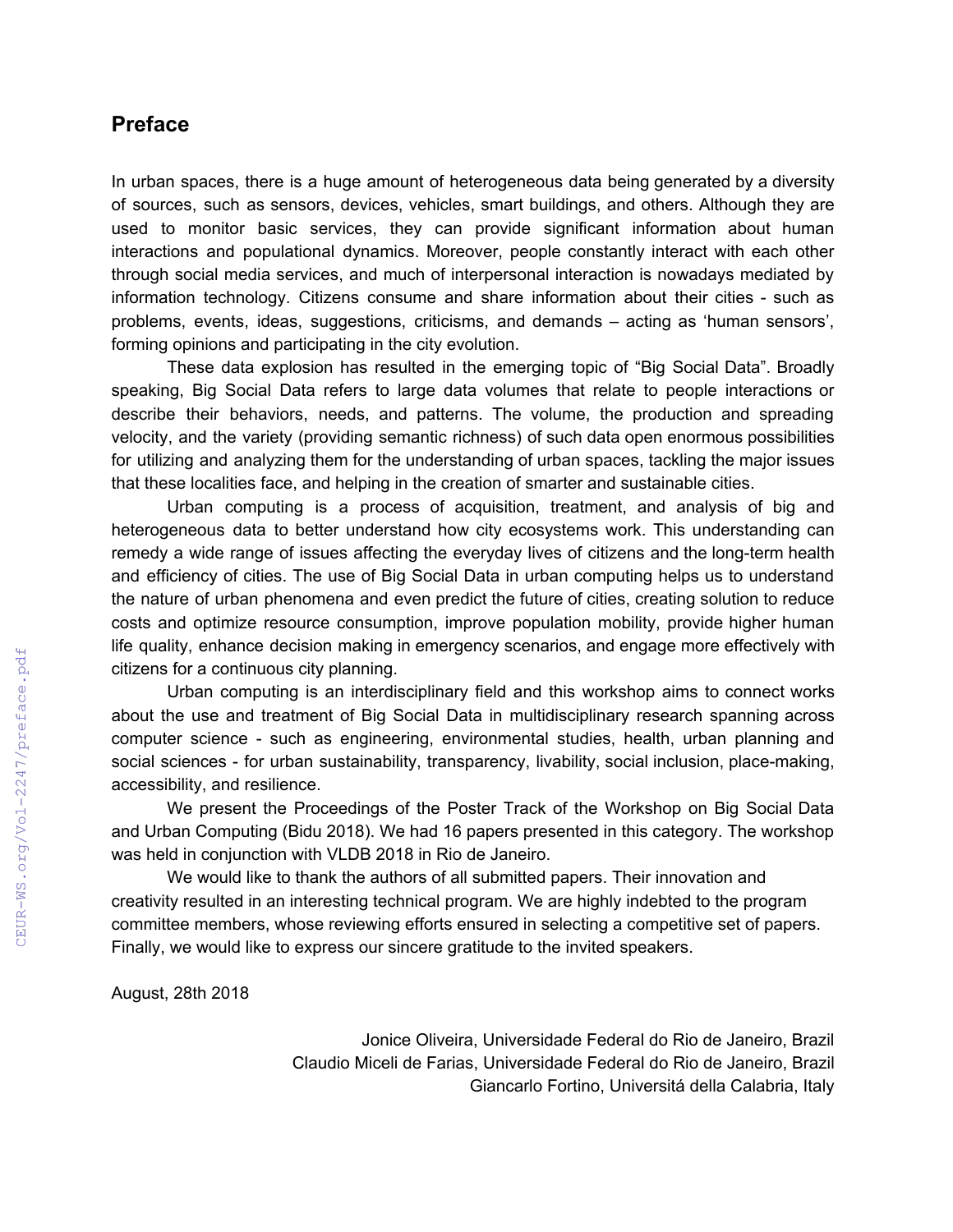Esther Paccitti, University of Montpellier, France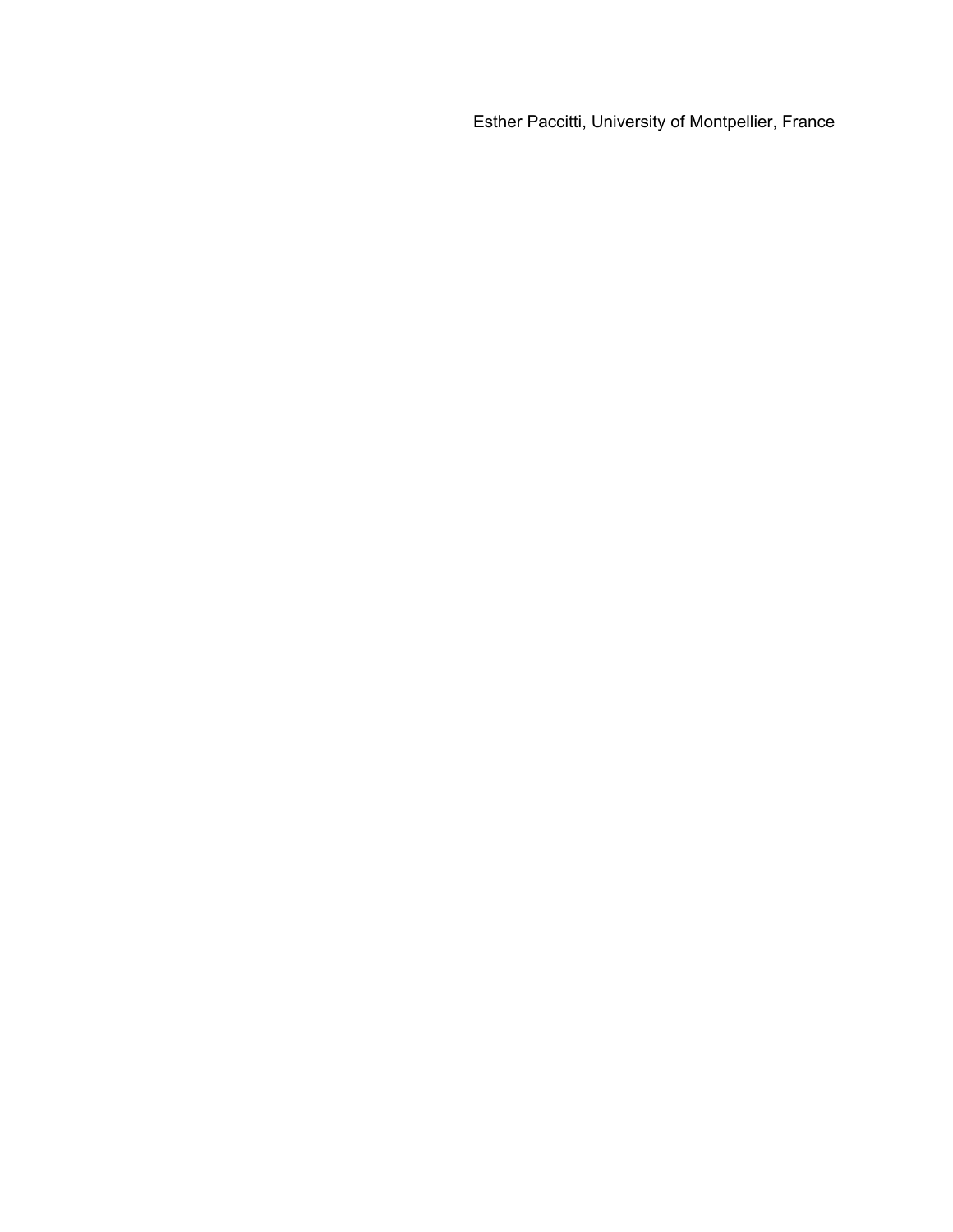## **Program Chairs**

- Prof. Jonice Oliveira (Universidade Federal do Rio de Janeiro, Brazil) jonice@dcc.ufrj.br
- Prof. Claudio Miceli (Universidade Federal do Rio de Janeiro, Brazil) claudiofarias@nce.ufrj.br
- Prof. Esther Pacitti (Inria/Cnrs, University of Montpellier, France ) Esther.Pacitti@lirmm.fr
- Prof. Giancarlo Fortino (Università della Calabria, Italy) giancarlo.fortino@unical.it

## **Program Committee**

- Adriano Pereira Universidade Federal de Minas Gerais, Brazil
- Ahmed Elmisery Universidad Técnica Federico Santa María, Chile
- Antonio Liota Technische Universiteit Eindhoven, Netherlands
- Arthur Zivianni Laboratório Nacional de Computação Científica, Brazil
- Carlos Sarraute Instituto Tecnológico de Buenos Aires, Argentina
- Chiara Renso ISTI Institute of CNR, Italy
- Chico Camargo University of Oxford, UK
- Claudio Miceli Universidade Federal do Rio de Janeiro, Brazil
- Eduardo Ogasawara Centro Federal de Educação Tecnológica Celso Suckow da Fonseca, Brazil
- Elisabeth Lex Graz University of Technology, Know-Center, Austria
- Esther Pacitti Inria/Cnrs, University of Montpellier, France
- Flavia Bernardini, Universidade Federal Fluminense, Brazil
- Flávia Coimbra Delicato Universidade Federal do Rio de Janeiro, Brazil
- Giancarlo Fortino Università della Calabria, Italy
- Giseli Rabello Lopes Universidade Federal do Rio de Janeiro, Brazil
- Giuseppe Di Fatta University of Reading, UK
- Grazziela Figueredo University of Nottingham, UK
- Haibin Zhu Nipissing University, Canada
- Igor Santos Centro Federal de Educação Tecnológica Celso Suckow da Fonseca, Brazil
- Javier Baliosian Universidada de la República, Uruguay
- Jonice Oliveira Universidade Federal do Rio de Janeiro, Brazil
- José Viterbo Universidade Federal Fluminense, Brazil
- Juan Antonio Lossio Ventura University of Florida, USA
- Karima Boudaoud Ecole Polytechnique de l'Université de Nice Sophia Antipolis, France
- Lívia Ruback Universidade Federal do Rio de Janeiro, Brazil
- Manel Zarrouk Insight Centre, NUIG, Ireland
- Marcelo Mendoza Universidad Técnica Federico Santa María, Chile
- Marcos Oliveira GESIS Leibniz Institute for the Social Sciences, Germany
- Maria Luiza Campos Universidade Federal do Rio de Janeiro, Brazil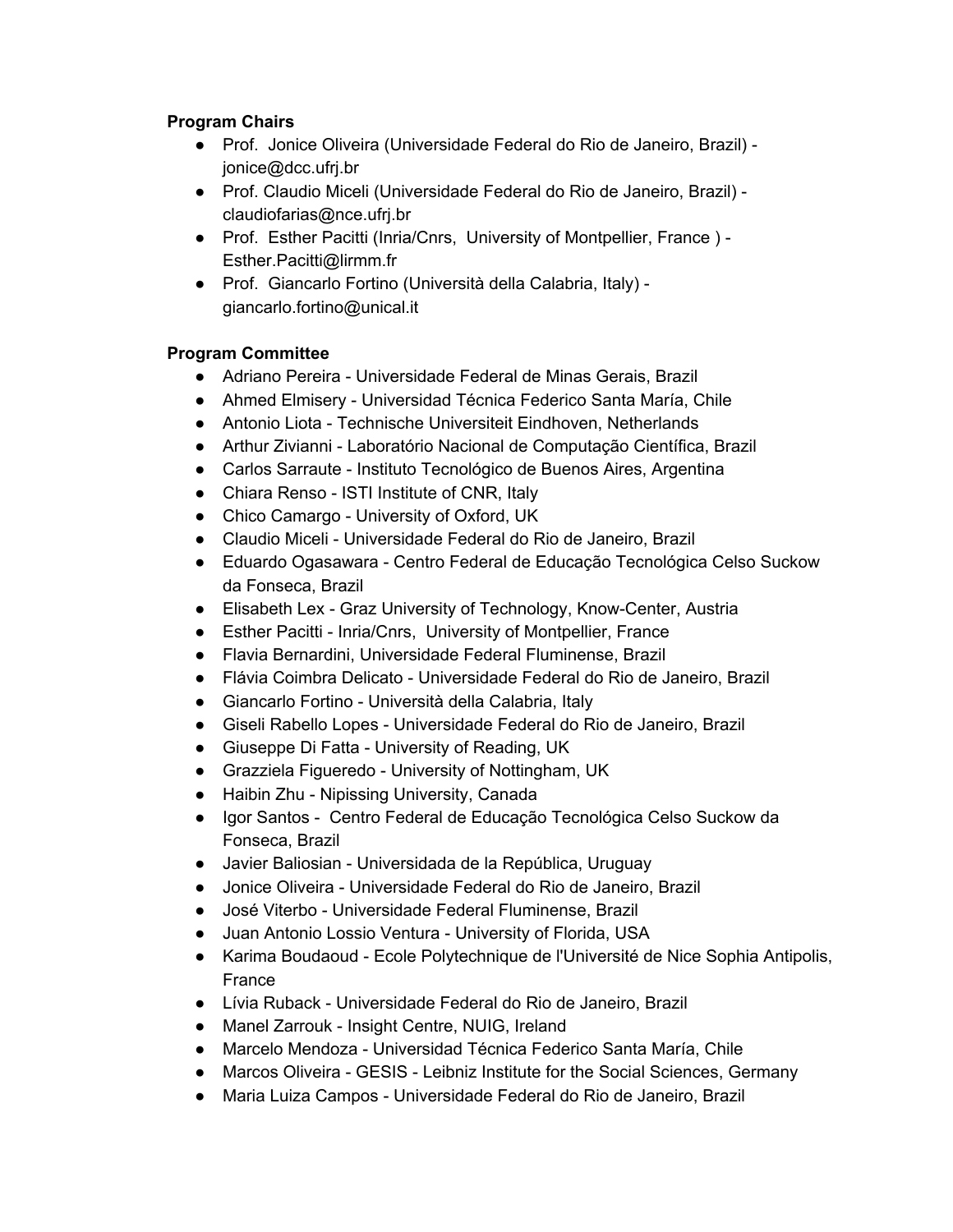- Mirella M. Moro Universidade Federal de Minas Gerais, Brazil
- Nazim Agoulmine Université d'Évry Val d'Essonne, France
- Paulo de Figueiredo Pires Universidade Federal do Rio de Janeiro, Brazil
- Reinaldo Bezerra Braga Instituto Federal do Ceará, Brazil
- Reyes Juarez Ramirez Universidad Autonoma da Baja California, Mexico
- Rodrigo de Souza Couto Universidade Estadual do Rio de Janeiro, Brazil
- Rodrigo Santos Universidade Federal do Estado do Rio de Janeiro, Brazil
- Sérgio Lifschitz PUC-Rio, Brazil
- Sergio Ochoa Universidad de Chile, Chile
- Soon Ae Chun City University of New York, USA
- Taniro Rodrigues Universidade Federal do Rio Grande do Norte, Brazil
- Thiago H Silva Tecnológica Federal do Paraná, Brazil
- Thiago Moreira Université d'Évry Val d'Essonne, France
- Wei Li University of Sydney, Australia